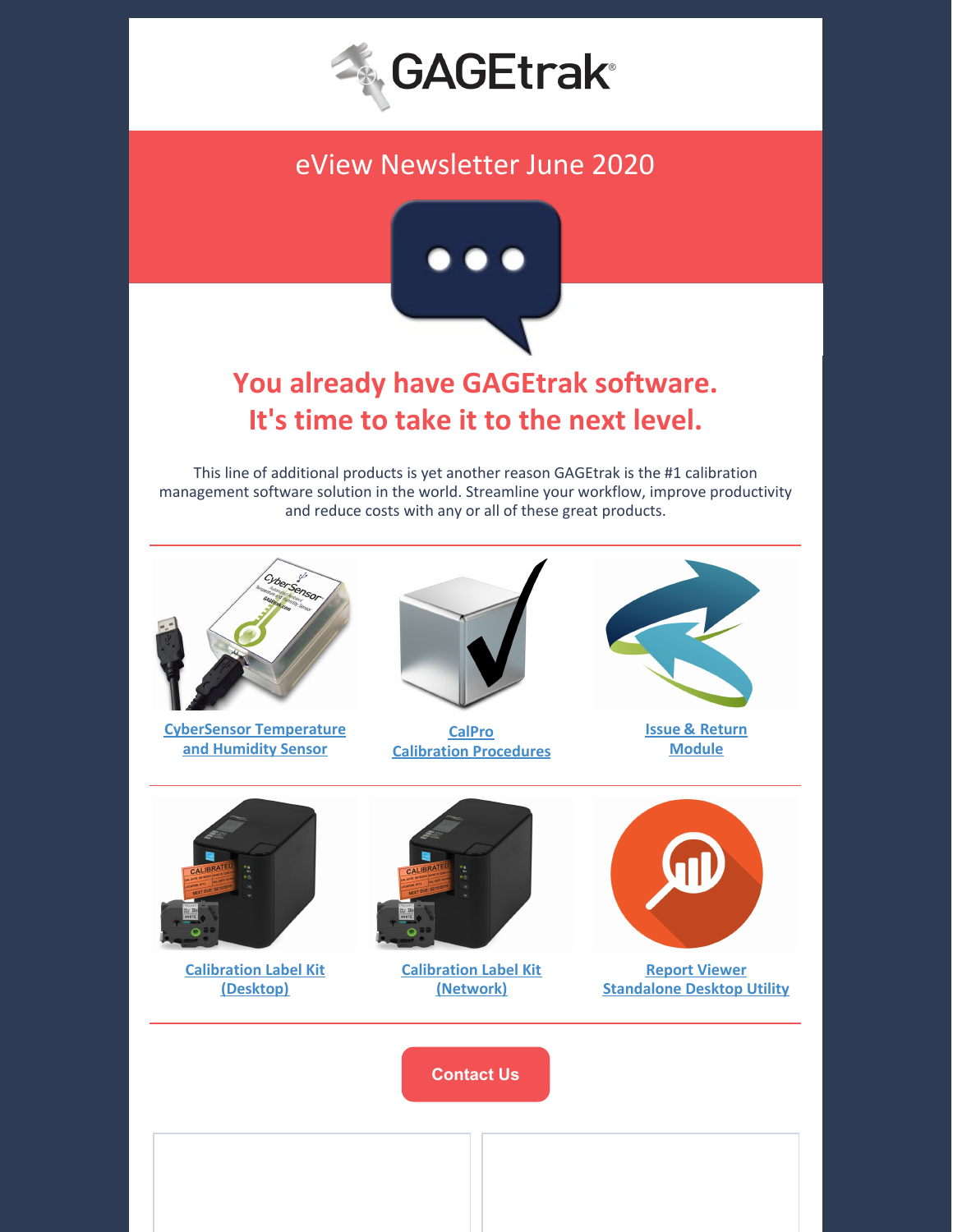

# **Coming Up**

To continue to provide the best product training for our customers in the safest way possible, we are providing additional Web Training dates, and on an accelerated delivery schedule. This will prove to be effective training for your team members, delivering each training module segment over a two-day period (each day will provide four hours of training, with a two-hour break in between sessions).

Our Web Training sessions are instructor-led and provide training certification upon completion. Best of all, your team will not have to leave the office (or their homes) to complete this valuable training.

#### **Training**

**GAGEtrak Web Training Suites** for anyone who uses GAGEtrak 7 **June [Suite](https://gagetrak.com/wp-content/uploads/GAGEtrak_Web_Training_Suite_June_2020.pdf)** (1 session remaining) **June Suite [Accelerated](https://gagetrak.com/wp-content/uploads/GAGEtrak_Web_Training_Suite_June_2020_Accelerated.pdf) July [Suite](https://gagetrak.com/wp-content/uploads/GAGEtrak_Web_Training_Suite_July_2020.pdf)**

**GAGEtrak Lite Web Training Suites** for anyone who uses GAGEtrak Lite **July [Suite](https://gagetrak.com/wp-content/uploads/GAGEtrak_Lite_Web_Training_Suite_July_2020.pdf)**

**Admin Web Training Suite** for GAGEtrak administrators **June [Suite](https://gagetrak.com/wp-content/uploads/GAGEtrak_Admin_Web_Training_Suite_June_2020.pdf)** (one session remaining) **July [Suite](https://gagetrak.com/wp-content/uploads/GAGEtrak_Admin_Web_Training_Suite_July_2020.pdf)**

#### **Regional Training** for anyone who uses GAGEtrak 7 **[Dublin,](https://gagetrak.com/wp-content/uploads/GAGEtrak_Training_Dublin_v7_July_2020.pdf) OH - July 16-17 [Rocky](https://gagetrak.com/wp-content/uploads/GAGEtrak_Training_RockyHill_v7_July_2020.pdf) Hill, CT - July 23-24 [Charlotte,](https://gagetrak.com/wp-content/uploads/GAGEtrak_Training_Charlotte_v7_August_2020.pdf) NC - August 20-21 Phoenix, AZ - [September](https://gagetrak.com/wp-content/uploads/GAGEtrak_Training_Phoenix_v7_September_2020.pdf) 10-11**

See the full training schedule **[here](https://gagetrak.com/training-schedule/)**.



## **Tech Tip How to use CalPro**

CalPro is an invaluable database of step-by-step calibration procedures - a must for any calibration department. Any or all CalPro procedures can be imported into GAGEtrak using the import utility provided or printed as hard copy from the DOC files included on the CalPro media. CalPro can also be used without GAGEtrak as a library of work instructions for inclusion within your company's Quality Manual.

Double-click the CalPro icon that was placed on your desktop during the CalPro installation process. (If you did not choose to create a desktop icon during installation, navigate to **C:\ProgramData\CyberMetrics Corporation\GAGEtrak 7.0\AppFiles** and double click on the **Cpp7.accdb** file.) Then, simply select the GAGEtrak database to which you want to import the procedures and click **Import**.

Once imported, you can access the procedures by navigating to **Main Records -> Procedures**. The text of each procedure can be fully customized to best suit your company's needs and you can even add file attachments such as PDFs, images and Word documents via the **Procedure Image and Attachments** tabs within the **Procedures**screen.

#### **CLICK FOR IMAGE OF [PROCEDURE](https://gagetrak.com/wp-content/uploads/screenshot_gt7_enlarge_procedures.png) SCREEN**

We encourage you to explore the additional capabilities of your GAGEtrak software and as always, keep an eye out for future Tech Tips.